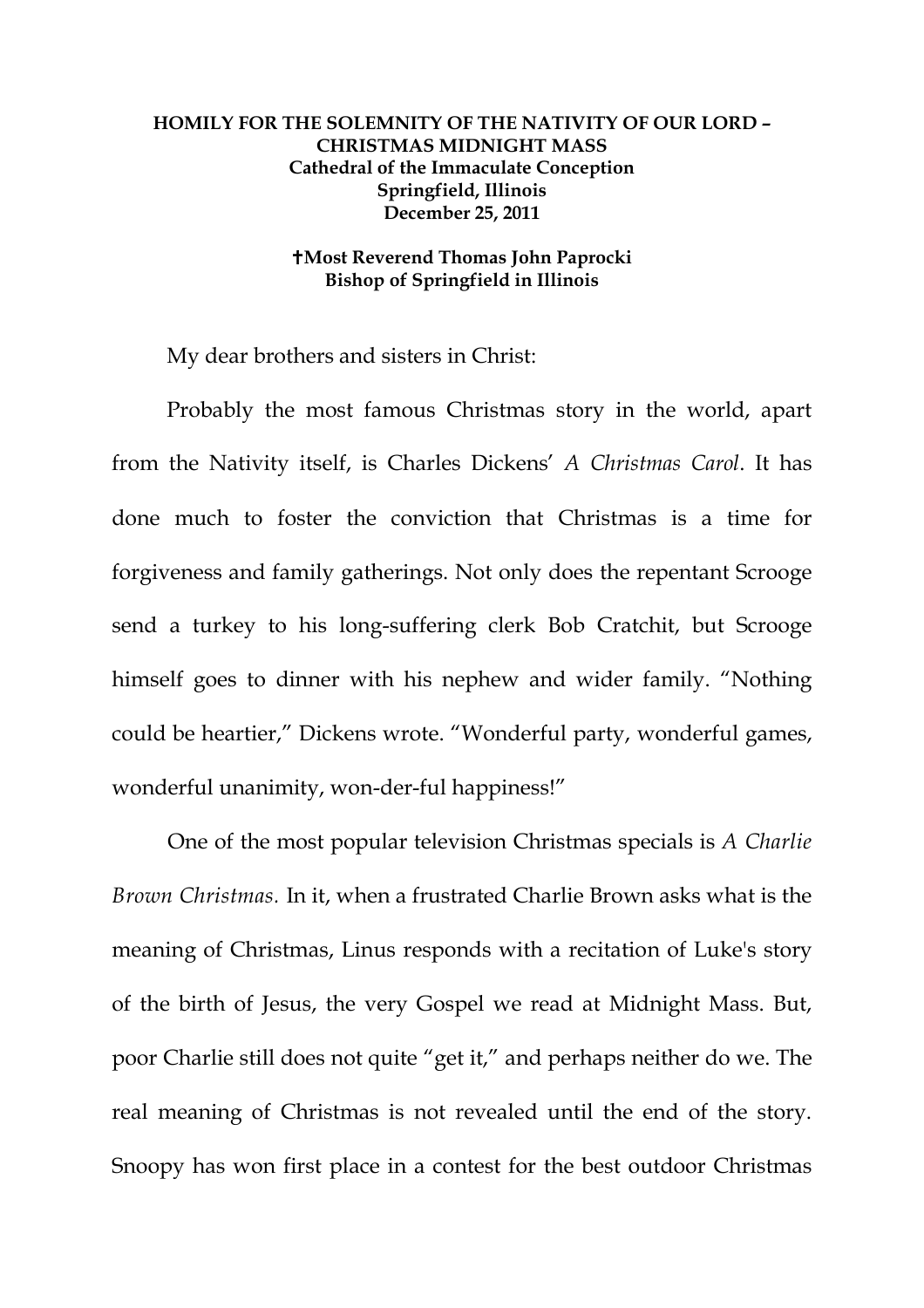decorations. Snoopy's doghouse is a gaudy collection of garland, ornaments, and flashing lights. Next to Snoopy's doghouse, Charlie Brown's little Christmas tree that is shedding its needles seems worthless — until the children strip Snoopy's doghouse of its gaudy display and turn the little tree into something magnificent.

Earlier, while rehearsing the Christmas pageant, part of the cause of Charlie Brown's frustration was when Lucy had handed out the scripts. When she gave Sherman his script and told him he was to be a shepherd, he lamented, "Not a shepherd again?! Why do I always have to be a shepherd?!‖ Despite what we might think of the story of Jesus' birth, the star of the story is not only Jesus. The shepherds also share top billing. This is their story and the story of what God has done for them. It is the story of the ugly little tree that can become magnificent with a little love.

Sherman didn't realize the importance of his role. The co-stars of the Christmas story are the lowly shepherds. Like the story of the ugly little tree made magnificent through love, it is also the story of the shepherds and what God has done for them. It was so great an experience that they left their flocks exposed so that they could be pulled into God's presence.

2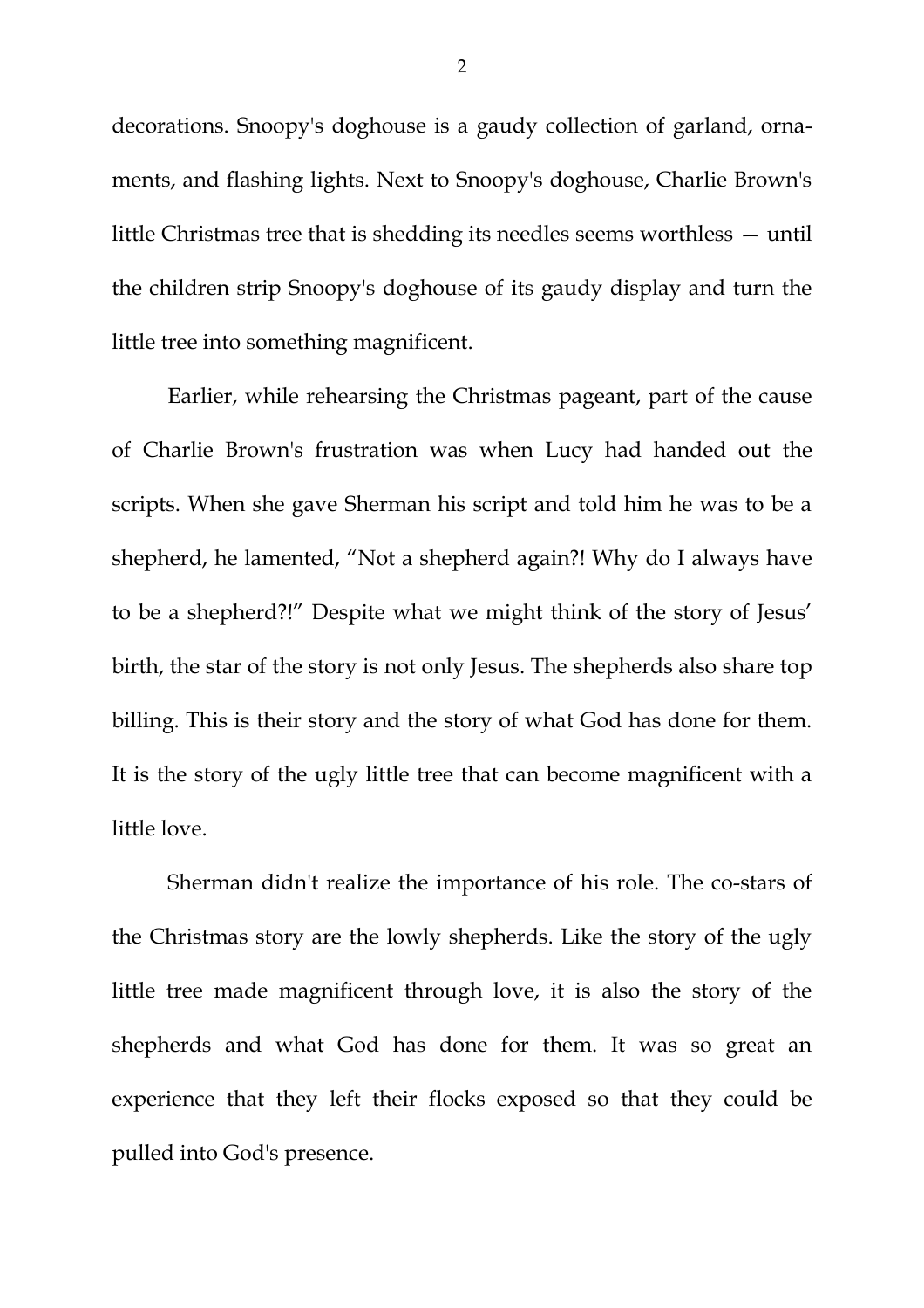This is a story of generosity and Christmas celebrates generosity. It is a generosity of love that is affective. It is the story of God's generosity with us. God has come to us, and it can become a story of our generous response to such great a gift.

There is a fairytale quality to Luke's account of the birth of Jesus, where the harsh realities of the actual event are softened by the glow of the miraculous events surrounding it. But if we have no more than a romantic image of it, that does not bear close scrutiny. Luke reminds us of the political realities of the day, with whole populations on the move in order to be registered in the census commanded by Caesar Augustus. The economic reality is just as uncomfortable: the baby is laid in a manger, an animal's feeding box, because no other accommodation is available to poorer people.

It is no accident, therefore, that Luke records that the first to hear of the birth of the Messiah were shepherds, the poorest of the poor, living in the open, moving from place to place with their sheep, having to defend them from wild animals. The words the angel uses are significant: the angel tells the shepherds that a savior has been born "to you‖ – Jesus is to be *their* savior, not just the savior of the high and mighty. The shepherds are not expected to believe the words of the

3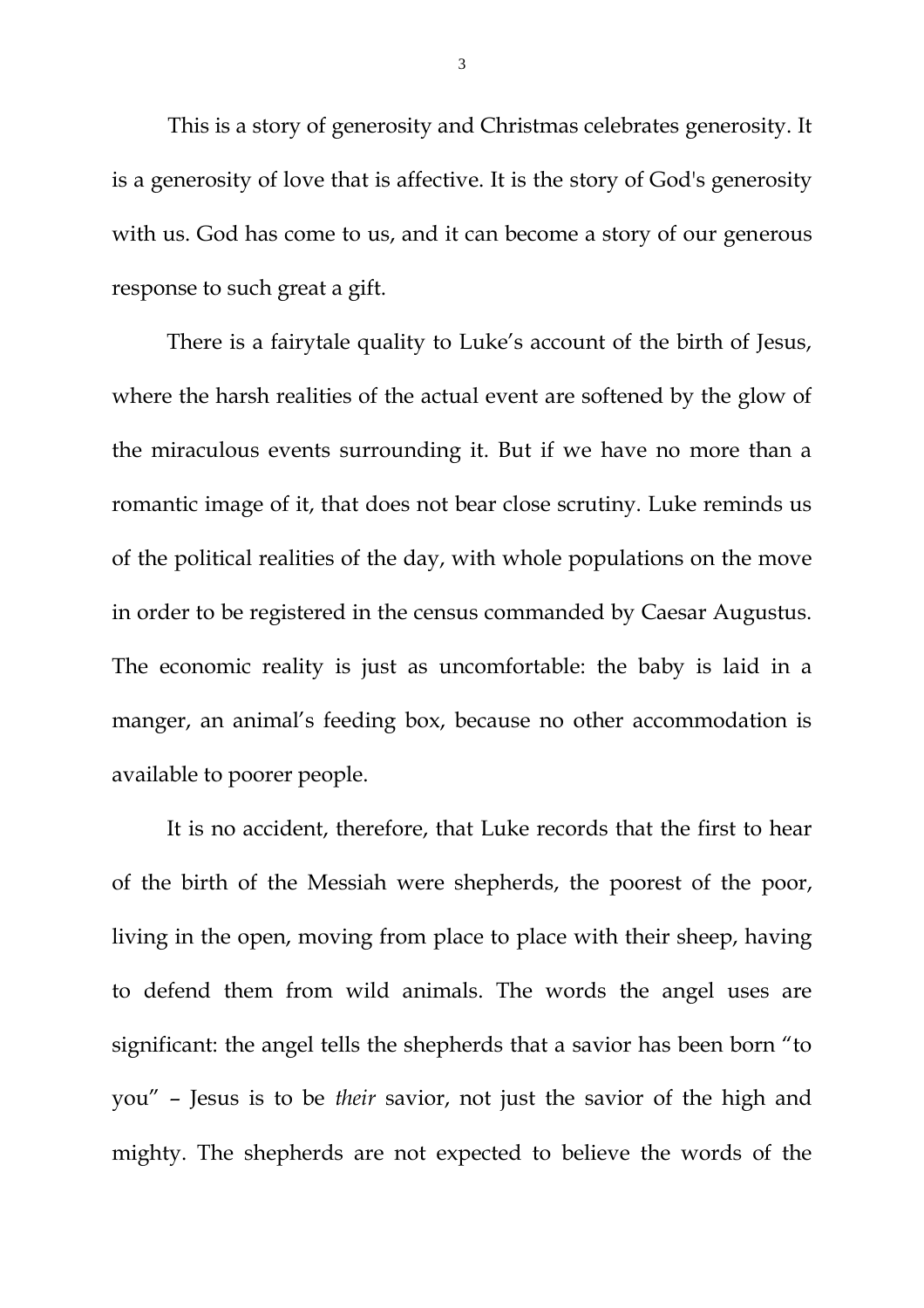angel on their own merit: a sign has been given to them. When they see a child, wrapped in swaddling clothes and laid in a manger, the angel's words will be confirmed – the rumor of good news really is Good News.

Suddenly, with the angel, there is a "a multitude of the heavenly host with the angel." The shepherds have a vision of heaven, of a world above and beyond their own, a vision that will inspire them and add a new dimension to their lives. The song of the angels is not a concert performance to bring a little cheer to the shepherds on that first Christmas night; it is, rather, the song of the blessed that is constantly being sung to God.

This reality is evoked at every Mass. During the Preface, some aspect of God's saving work is recounted. Each Preface closes with "And so, with the Angels and all the Saints we declare your glory," or similar words. At that moment, as we join in the "Holy, Holy, Holy," we are with the shepherds in the fields, adding our voices to those of the angels. At that moment, it is as though the veil between heaven and Earth has been torn, enabling us to glimpse God's glory. At that moment, we can imagine that the roof of the church has rolled back, and we can see the spiritual reality of God's kingdom. This vision changes everything for us, and is the key to our life and our faith.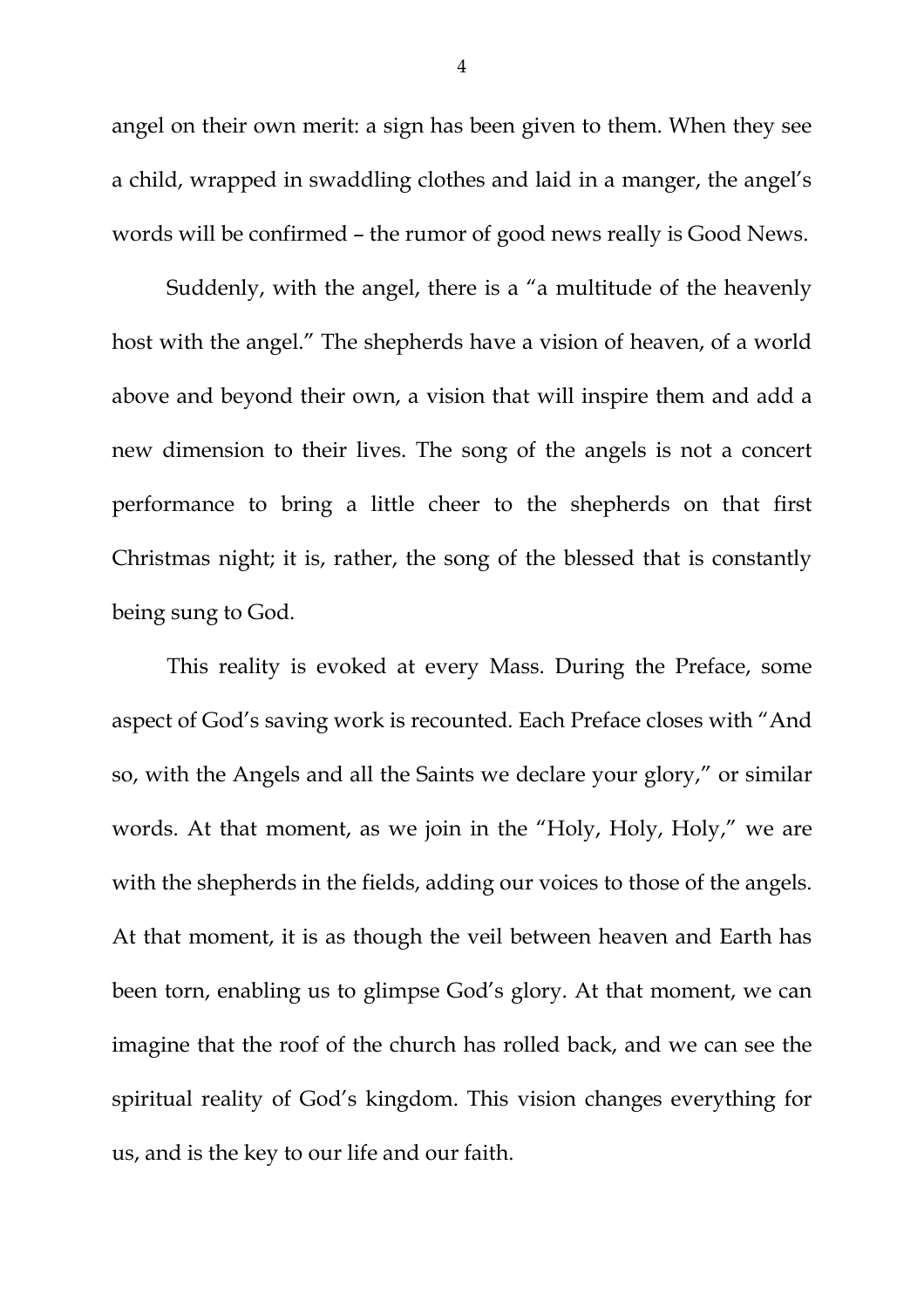There are times when we can be comforted by the romanticized picture of Christmas with which we are so familiar: the familiar story, the crib, memories of childhood, Christmas ritual. There are times too when we can see behind the story to the coming of God into the harsh realities of human life.

For some people, these harsh realities have only become worse in the past year. Since the uprising in Egypt last January, human rights groups have estimated that as many as 100,000 Christians have fled to the United States to escape rising religious persecution in Egypt.<sup>1</sup> Meanwhile, Archbishop Louis Sako of Kirkuk in northern Iraq said that again this year "Midnight Christmas Mass has been canceled in Baghdad, Mosul and Kirkuk as a consequence of the never-ending assassinations of Christians."<sup>2</sup> He said that 54 Iraqi churches have been bombed and at least 905 Christians have been killed in various acts of violence, while hundreds of thousands of Christians have fled Iraq since 2003.<sup>3</sup> We stand in solidarity with them and with persecuted Christians throughout the world.

Closer to home, just this evening, St. Mary Church in Brussels, Illinois, burned down after Mass. No one was hurt, thank God, but the loss of this sacred edifice in our diocese will be devastating for the

5